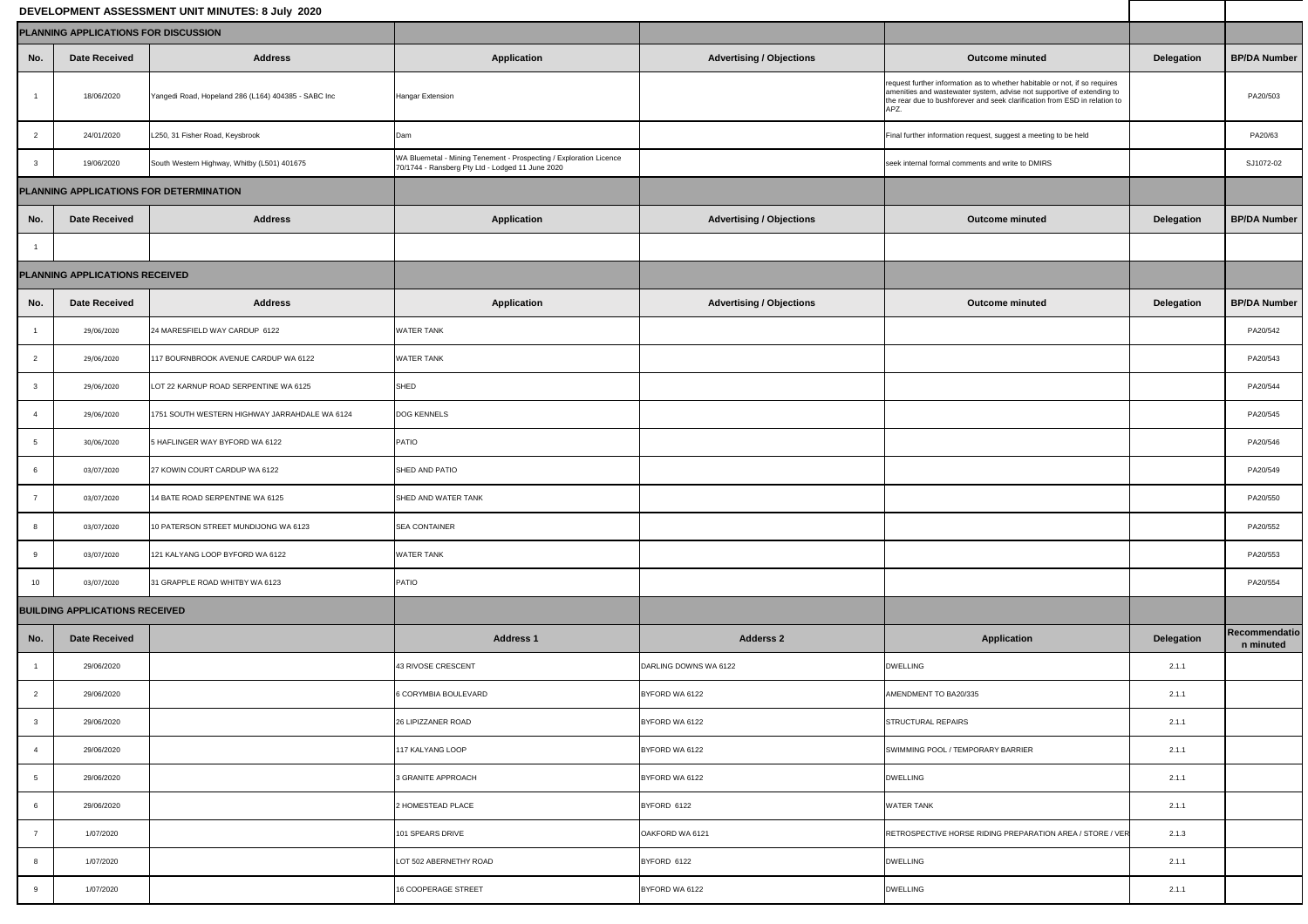| 10 <sub>1</sub> | 1/07/2020                             |                  | LOT 11 GOSSAGE ROAD                    | OLDBURY WA 6121                                   | FULL DEMOLITION OF DWELLING              | 2.1.2             |                     |  |
|-----------------|---------------------------------------|------------------|----------------------------------------|---------------------------------------------------|------------------------------------------|-------------------|---------------------|--|
| 11              | 1/07/2020                             |                  | 117 KALYANG LOOP                       | BYFORD WA 6122                                    | <b>POOL BARRIER FENCE</b>                | 2.1.1             |                     |  |
| 12              | 1/07/2020                             |                  | 117 BOURNBROOK AVENUE                  | CARDUP WA 6122                                    | <b>EARTHWORKS</b>                        | 2.1.1             |                     |  |
| 13              | 1/07/2020                             |                  | <b>13 CRANBOURNE WAY</b>               | BYFORD 6122                                       | <b>PATIO</b>                             | 2.1.1             |                     |  |
| 14              | 1/07/2020                             |                  | 117 BOURNBROOK AVENUE                  | CARDUP WA 6122                                    | <b>WATER TANK</b>                        | 2.1.1             |                     |  |
| 15              | 2/07/2020                             |                  | 117 BOURNBROOK AVENUE                  | CARDUP WA 6122                                    | <b>DWELLING</b>                          | 2.1.1             |                     |  |
| 16              | 2/07/2020                             |                  | 20 DORIEMUS CHASE                      | DARLING DOWNS WA 6122                             | <b>DWELLING</b>                          | 2.1.1             |                     |  |
| 17              | 2/07/2020                             |                  | 23 PINGARING COURT                     | BYFORD WA 6122                                    | <b>DWELLING</b>                          | 2.1.1             |                     |  |
| 18              | 3/07/2020                             |                  | 41 DIAMANTINA BOULEVARD                | BYFORD WA 6122                                    | <b>PATIO</b>                             | 2.1.1             |                     |  |
|                 | <b>BUILDING PERMIT DETERMINATIONS</b> |                  |                                        |                                                   |                                          |                   |                     |  |
| No.             | <b>Date Approved</b>                  | <b>Applicant</b> | <b>Address</b>                         | <b>Proposal</b>                                   | <b>Recommended minuted</b>               | <b>Delegation</b> | <b>BP/DA Number</b> |  |
|                 | 29/06/2020                            |                  | 91 BEENYUP ROAD KARRAKUP WA 6122       | SHED                                              | APPROVED UNDER DELEGATED AUTHORITY       | 2.1.1             | BA19/843            |  |
|                 | 29/06/2020                            |                  | 97 MALEK DRIVE MARDELLA WA 6125        | ALTERATIONS TO HORSE SHELTER                      | <b>REFUSED UNDER DELEGATED AUTHORITY</b> | 2.1.1             | BA20/151            |  |
|                 | 29/06/2020                            |                  | 18 MAGAZINE LINK BYFORD WA 6122        | <b>DWELLING</b>                                   | APPROVED UNDER DELEGATED AUTHORITY       | 2.1.1             | BA20/377            |  |
|                 | 29/06/2020                            |                  | 91 BEENYUP ROAD KARRAKUP WA 6122       | <b>WATER TANK X2</b>                              | APPROVED UNDER DELEGATED AUTHORITY       | 2.1.1             | BA20/388            |  |
|                 | 29/06/2020                            |                  | 20 BRAIDWOOD ROAD BYFORD WA 6122       | <b>DWELLING</b>                                   | APPROVED UNDER DELEGATED AUTHORITY       | 2.1.1             | BA20/396            |  |
|                 | 29/06/2020                            |                  | LOT 19 POUND CLOSE BYFORD WA 6122      | <b>PATIO</b>                                      | APPROVED UNDER DELEGATED AUTHORITY       | 2.1.1             | BA20/417            |  |
|                 | 29/06/2020                            |                  | 12 COASTAL STREET BYFORD WA 6122       | AMENDMENT TO BA19/834                             | APPROVED UNDER DELEGATED AUTHORITY       | 2.1.1             | BA20/452            |  |
|                 | 30/06/2020                            |                  | 112 BRUNS DRIVE DARLING DOWNS WA 6122  | <b>ANCILLARY DWELLING</b>                         | APPROVED UNDER DELEGATED AUTHORITY       | 2.1.1             | BA20/182            |  |
|                 | 30/06/2020                            |                  | 12 MARESFIELD WAY CARDUP WA 6122       | <b>DWELLING</b>                                   | APPROVED UNDER DELEGATED AUTHORITY       | 2.1.1             | BA20/361            |  |
| 10 <sup>°</sup> | 30/06/2020                            |                  | 995 NICHOLSON ROAD OAKFORD WA 6121     | DWELLING / ANCILLARY DWELLING                     | APPROVED UNDER DELEGATED AUTHORITY       | 2.1.1             | BA20/393            |  |
| -11-            | 30/06/2020                            |                  | 32 ANZAC CRESCENT BYFORD WA 6122       | <b>DWELLING</b>                                   | APPROVED UNDER DELEGATED AUTHORITY       | 2.1.1             | BA20/429            |  |
| 12              | 30/06/2020                            |                  | 68 NETTLETON ROAD BYFORD WA 6122       | COMMERCIAL - RELOCATION OF TRANSPORTABLE BUILDING | APPROVED UNDER DELEGATED AUTHORITY       | 2.1.1             | BA20/437            |  |
| 13              | 30/06/2020                            |                  | 13 DAGOSTINO ROAD BYFORD 6122          | <b>POOL / TEMPORARY BARRIER</b>                   | APPROVED UNDER DELEGATED AUTHORITY       | 2.1.1             | BA20/440            |  |
| 14              | 30/06/2020                            |                  | 15 COVENANT LANE BYFORD WA 6122        | <b>SOLAR PANELS</b>                               | APPROVED UNDER DELEGATED AUTHORITY       | 2.1.1             | BA20/448            |  |
| 15 <sub>1</sub> | 30/06/2020                            |                  | 12 SYMONS ROAD BYFORD WA 6122          | <b>DWELLING</b>                                   | APPROVED UNDER DELEGATED AUTHORITY       | 2.1.1             | BA20/455            |  |
| 16              | 1/07/2020                             |                  | 11 BUSHEL ROAD SERPENTINE WA 6125      | <b>WATER TANK</b>                                 | APPROVED UNDER DELEGATED AUTHORITY       | 2.1.1             | BA20/447            |  |
| 17              | 3/07/2020                             |                  | 11 PERRONE AVENUE BYFORD WA 6122       | UNAUTHORISED SWIMMING POOL & SECURITY BARRIER     | APPROVED UNDER DELEGATED AUTHORITY       | 2.1.3             | BA19/560            |  |
| 18              | 3/07/2020                             |                  | 132 DALRAY COURT DARLING DOWNS WA 6122 | <b>DWELLING</b>                                   | APPROVED UNDER DELEGATED AUTHORITY       | 2.1.1             | BA20/256            |  |
| 19              | 3/07/2020                             |                  | 123 DUNDATHA DRIVE BYFORD WA 6122      | SWIMMING POOL / SECURITY FENCE                    | APPROVED UNDER DELEGATED AUTHORITY       | 2.1.1             | BA20/382            |  |
| 20              | 3/07/2020                             |                  | 189 BLAIR ROAD OAKFORD WA 6121         | <b>WATER TANK</b>                                 | APPROVED UNDER DELEGATED AUTHORITY       | 2.1.1             | BA20/418            |  |
| 21              | 3/07/2020                             |                  | 39 CORAL VINE LOOP JARRAHDALE WA 6124  | AMENDMENT TO BA19/689 - WATER TANK                | APPROVED UNDER DELEGATED AUTHORITY       | 2.1.1             | BA20/427            |  |
| 22              | 3/07/2020                             |                  | LOT 11 GOSSAGE ROAD OLDBURY WA 6121    | COMMERCIAL - OFFICE BUILDING                      | APPROVED UNDER DELEGATED AUTHORITY       | 2.1.1             | BA20/450            |  |